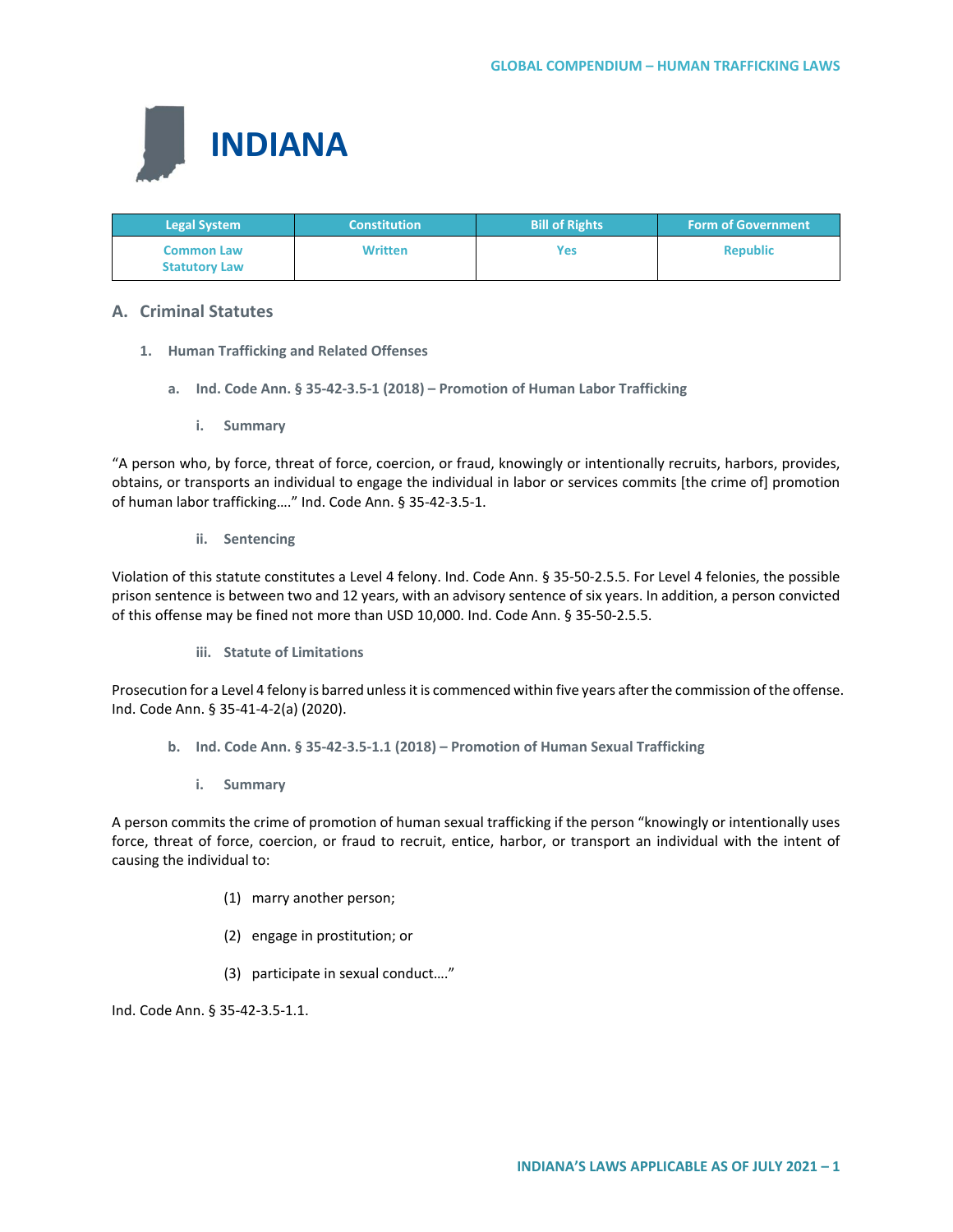## **ii. Sentencing**

Violation of this statute constitutes a Level 4 felony. Ind. Code Ann. § 35-50-2-5.5. For Level 4 felonies, the possible prison sentence is between two and 12 years, with an advisory sentence of six years. In addition, the person may be fined not more than USD 10,000. Ind. Code Ann. § 35-50-2-5.5.

**iii. Statute of Limitations**

Prosecution for a Level 4 felony must be commenced within five years after the commission of the offense. Ind. Code Ann. § 35-41-4-2(a) (2020).

- **c. Ind. Code Ann. § 35-42-3.5-1.2 (2018) – Promotion of Child Sexual Trafficking; Promotion of Sexual Trafficking of a Younger Child**
	- **i. Summary**

A person commits the crime of promotion of child sexual trafficking if the person "knowingly or intentionally recruits, entices, harbors, or transports a child less than eighteen (18) years of age with the intent of causing the child to engage in:

- (1) prostitution or juvenile prostitution; or
- (2) a performance or incident that includes sexual conduct in violation of [Ind. Code Ann. §] 35- 42-4-4(b) or [Ind. Code Ann. §] 35-42-4-4(c) (child exploitation)…."

Ind. Code Ann. § 35-42-3.5-1.2(a).

"It is not a defense to a prosecution under this section that the:

- (1) child consented to engage in prostitution or juvenile prostitution or to participate in sexual conduct; or
- (2) intended victim of the offense is a law enforcement officer."

Ind. Code Ann. § 35-42-3.5-1.2(b).

A person commits the offense of promotion of sexual trafficking of a younger child if the person "knowingly or intentionally recruits, entices, harbors, or transports a child less than 16 years of age with the intent of inducing or causing the child to participate in sexual conduct." Ind. Code Ann. § 35-42-3.5-1.2(c). It is a defense to a prosecution for promotion of sexual trafficking of a younger child if:

- (1) the child is at least fourteen (14) years of age but less than sixteen (16) years of age and the person is less than eighteen (18) years of age; or
- (2) all the following apply:
	- (A) The person is not more than four (4) years older than the victim.
	- (B) The relationship between the person and the victim was a dating relationship or an ongoing personal relationship. The term "ongoing personal relationship" does not include a family relationship.
	- (C) The crime: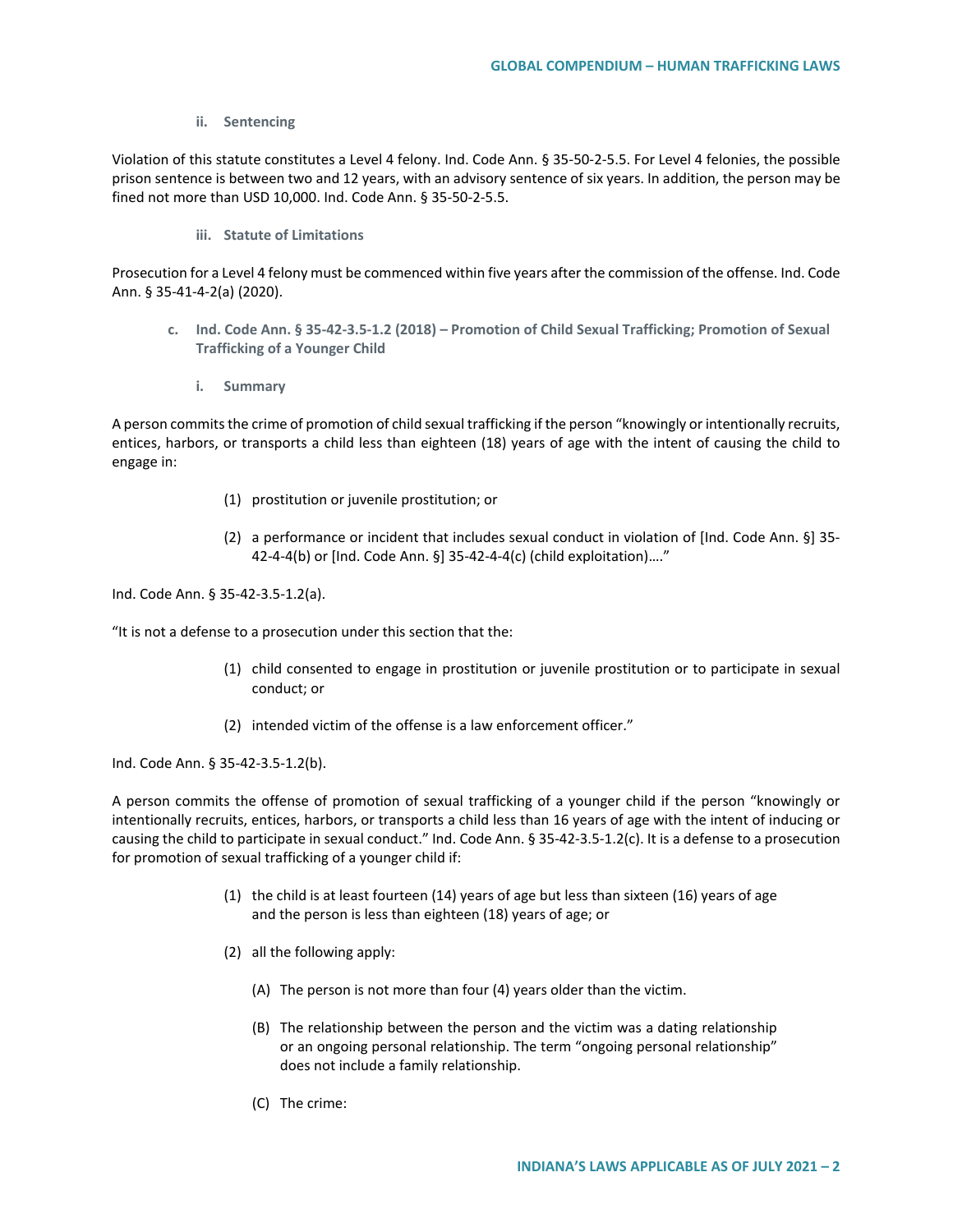- (i) was not committed by a person who is at least twenty-one (21) years of age;
- (ii) was not committed by using or threatening the use of deadly force;
- (iv) was not committed while armed with a deadly weapon;
- (v) did not result in serious bodily injury;
- (vi) was not facilitated by furnishing the victim, without the victim's knowledge, with a drug (as defined in [Ind. Code Ann. §] 16-42-19-2(1)) or a controlled substance (as defined in [Ind. Code Ann. §] 35-48-1-9) or knowing that the victim was furnished with the drug or controlled substance without the victim's knowledge; and
- (vii) was not committed by a person having a position of authority or substantial influence over the victim.
- (D) The person has not committed another sex offense (as defined in [Ind. Code Ann. §] 11-8-8-5.2), including a delinquent act that would be a sex offense if committed by an adult, against any other person.
- (E) The person is not promoting prostitution (as defined in [Ind. Code Ann. §] 35- 45-4-4) with respect to the victim even though the person has not been charged with or convicted of the offense.

Ind. Code Ann. § 35-42-3.5-1.2(c).

**ii. Sentencing**

Violation of this statute constitutes a Level 3 felony. Ind. Code Ann. § 35-50-2-5. For Level 3 felonies, the possible prison sentence is between three and 16 years, with an advisory sentence of nine years. In addition, a person convicted of this offense may be fined not more than USD 10,000. Ind. Code Ann. § 35-50-2-5.

**iii. Statute of Limitations** 

A prosecution for promotion of child sex trafficking or promotion of sexual trafficking of a younger child must be brought within 10 years of the commission of the offense or within four years after the person ceases to be a dependent of the person alleged to have committed the offense, whichever occurs later. Ind. Code Ann. § 35-41-4- 2(m).

- **d. Ind. Code Ann. § 35-42-3.5-1.3 (2018) – Child Sexual Trafficking** 
	- **i. Summary**

"A person who is at least eighteen (18) years of age who knowingly or intentionally sells or transfers custody of a child less than eighteen (18) years of age for the purpose of prostitution, juvenile prostitution, or participating in sexual conduct commits [the crime of] child sexual trafficking…." Ind. Code Ann. § 35-42-3.5-1.3.

**ii. Sentencing**

Violation of this statute constitutes a Level 2 felony. Ind. Code Ann. § 35-42-3.5-1.3. For Level 2 felonies, the possible prison sentence is between 10 and 30 years, with an advisory sentence of 17.5 years. Ind. Code Ann. § 35-50-2-4.5.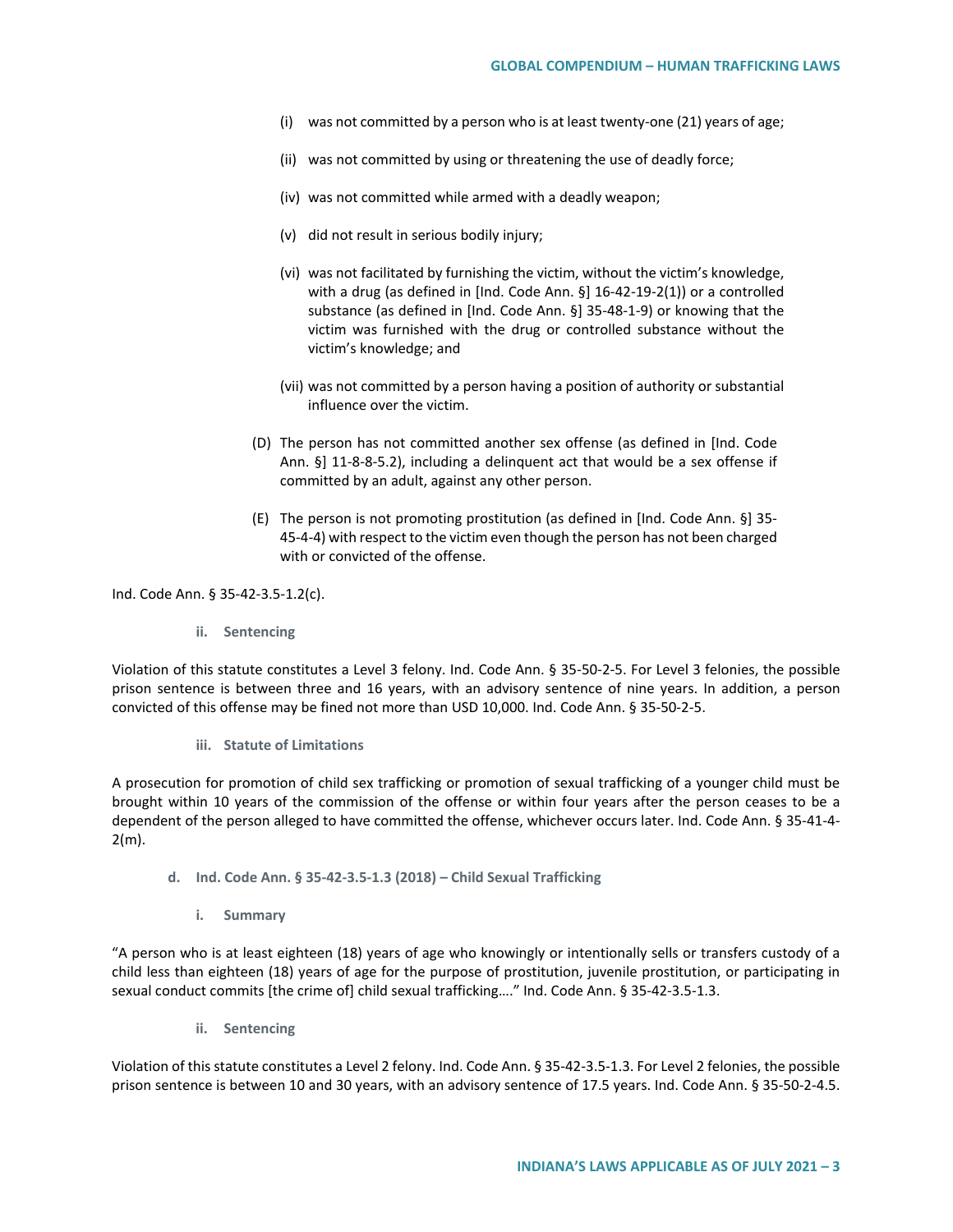In addition, a person convicted of this offense may be fined not more than USD 10,000. Ind. Code Ann. § 35-50-2- 4.5.

**iii. Statute of Limitations**

Level 2 felonies have no statute of limitations, and a prosecution can be commenced at any time after the offense is committed (for a crime committed after June 30, 2014). Ind. Code Ann. § 35-41-4-2(c) (2020).

- **e. Ind. Code Ann. § 35-42-3.5-1.4 (2018) – Human Trafficking**
	- **i. Summary**

Indiana law also provides for a general human trafficking offense. Under this statute, "[a] person who knowingly or intentionally pays to, offers to pay to, or agrees to pay money or other property to, or benefits in some other manner another person for a human trafficking victim or an act performed by a human trafficking victim commits human trafficking...." Ind. Code Ann. § 35-42-3.5-1.4.

**ii. Sentencing**

Violation of this statute constitutes a Level 5 felony. Ind. Code Ann. § 35-50-2-6. For Level 5 felonies, the possible prison sentence is one to six years, with an advisory sentence of three years. In addition, a person convicted of this offense may be fined not more than USD 10,000. Ind. Code Ann. § 35-50-2-6.

**iii. Statute of Limitations** 

Prosecution for a Level 5 felony is barred unless it is commenced within five years after the commission of the offense. Ind. Code Ann. § 35-41-4-2(a).

**f. Ind. Code Ann. § 35-42-3.5-2 (2018) – Restitution Orders**

In addition to any prison sentence or fine imposed for a conviction of promotion of human labor trafficking, promotion of human sexual trafficking, promotion of child sexual trafficking, promotion of sexual trafficking of a younger child, child sexual trafficking, or human trafficking, the court shall order the person convicted to make restitution to the victim of the crime. Ind. Code Ann. § 35-42-3.5-2.

Restitution includes the greater of the "gross income or value to the person of the victim's labor or services or the value of the victim's labor as guaranteed under the minimum wage and overtime provisions of: (A) the [federal] Fair Labor Standards Act of 1938, as amended (29 U.S.C. 201 - 209 );  or (B) [Ind. Code Ann. §] 22-2-2 (Minimum Wage)…." Restitution may also include payment for property damages and payment of medical and hospital costs and resulting funeral, burial, or cremation expenses. Ind. Code Ann. § 35-50-5-3.

**g. Ind. Code Ann. § 34-24-1-1 (2021) – Asset Forfeiture**

Real or personal property is subject to forfeiture if it is used by a person to commit, attempt to commit, or conspire to commit, facilitate the commission of, or escape from the commission of, a violation of the human trafficking statute. Ind. Code Ann. § 34-24-1-1(a)(17).

**h. Ind. Code Ann. § 35-45-4-2(b) (2018) – Prostitution**

It is a defense to a prosecution for prostitution that the person was a victim or an alleged victim of human or sexual trafficking at the time the person engaged in the prohibited conduct. Ind. Code Ann. § 35-45-4-2(b).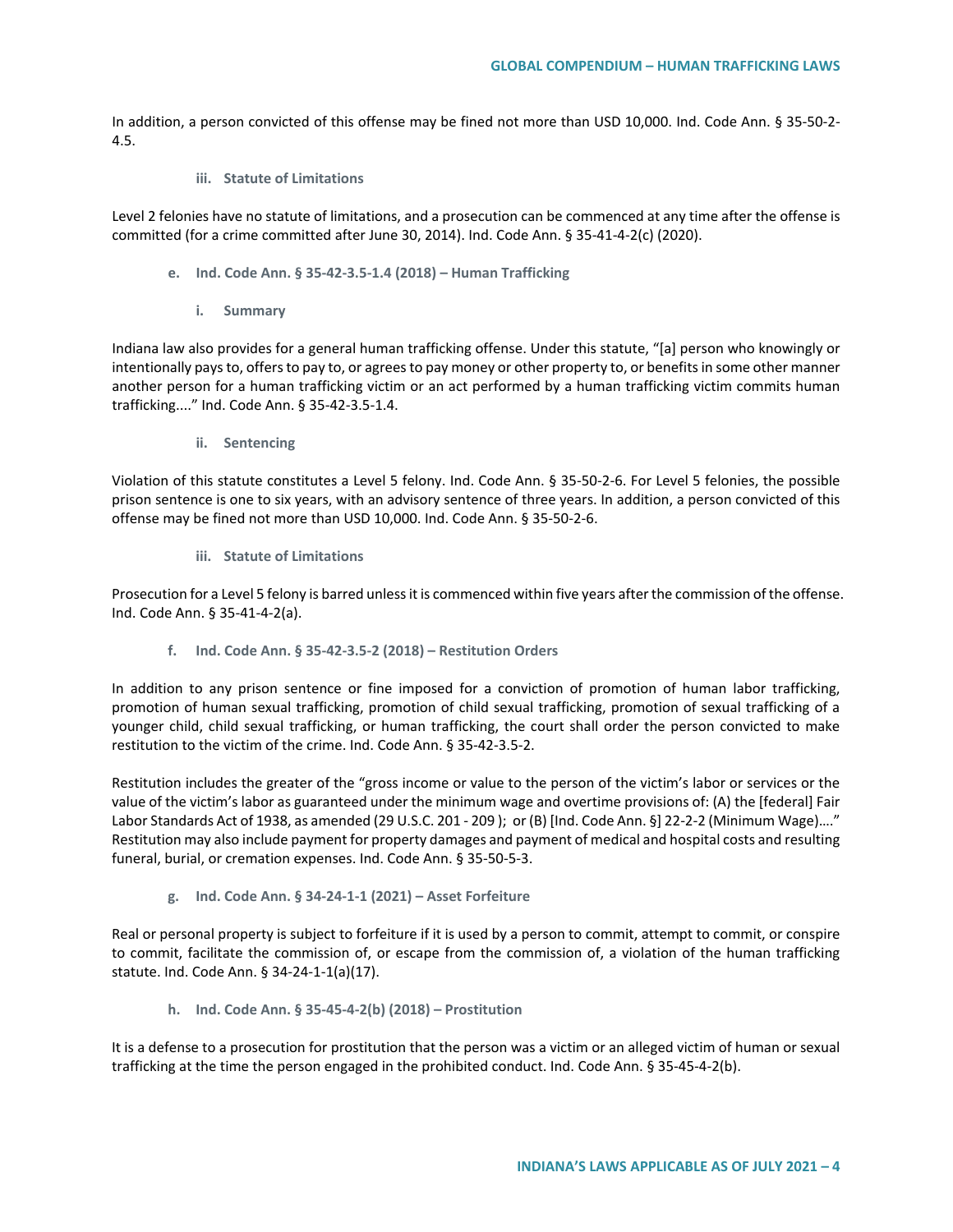**i. Ind. Code Ann. § 35-45-6-1 (2019) – Racketeer Influenced and Corrupt Organizations**

Indiana's racketeering statute includes human and sexual trafficking crimes within its predicate acts. Ind. Code Ann. § 35-45-6-1(e).

**2. Online Child Sexual Exploitation and Child Pornography Offenses**

Ind. Code Ann. § 35-42-4-4 – Child Exploitation; Child Pornography

Ind. Code Ann. § 35-49-3-1 – Sale, Distribution, or Exhibition of Obscene Matter

Ind. Code Ann. § 35-49-3-3 – Dissemination of Matter or Conducting Performance Harmful to Minors

Ind. Code Ann. § 35-42-4-12 – Use of Internet Social Networking Site or Chat Room Program

**3. Ind. Code Ann. § 11-8-8-7 (2013) – Sex Offender Registration**

With limited exceptions, a "sex offender" must register as a sex offender. A "sex offender" includes a person convicted of possession of child pornography, promotion of human sexual trafficking, promotion of child sexual trafficking, promotion of sexual trafficking of a younger child, child sexual trafficking, or human trafficking under Ind. Code Ann. § 35-42-3.5-1.4 if the victim is less than 18 years of age. Ind. Code Ann. § 11-8-8-4.5.

#### **B. Civil Liability Statutes**

- **1. Ind. Code Ann. § 35-42-3.5-3 (2018) – Civil Lawsuits for Trafficking Victims** 
	- **a. Summary**

A victim may bring a civil lawsuit against a person convicted in Indiana for promotion of human labor trafficking, promotion of human sexual trafficking, promotion of child sexual trafficking, promotion of sexual trafficking of a younger child, child sexual trafficking, or human trafficking. Ind. Code Ann. § 35-42-3.5-3(a)(1).

**b. Damages and Other Relief**

In a civil lawsuit, the victim may recover actual damages, court costs, punitive damages when determined to be appropriate by the court, and reasonable attorney's fees. Ind. Code Ann. § 35-42-3.5-3(a)(2).

**c. Statute of Limitations**

A civil lawsuit under this section must be brought not more than two years after the date the person is convicted of an offense under the Indiana anti-trafficking laws. Ind. Code Ann. § 35-42-3.5-3(b).

# **C. Additional Statutes Specific to Human Trafficking**

**1. Ind. Code Ann. § 5-2-6-25 (2015) – Human Trafficking Prevention and Victim Assistance Fund**

Indiana created a fund for services and treatment for victims of human trafficking.

**2. Ind. Code Ann. § 5-2-1-9(a)(10) (2021); Ind. Code Ann. § 36-8-3-20 (2017) – Minimum Standards and Requirements for Law Enforcement Training Programs**

These statutes provide "minimum standards for a course of study on human and sexual trafficking that must be required for each person accepted for training at a law enforcement training school or academy and for inservice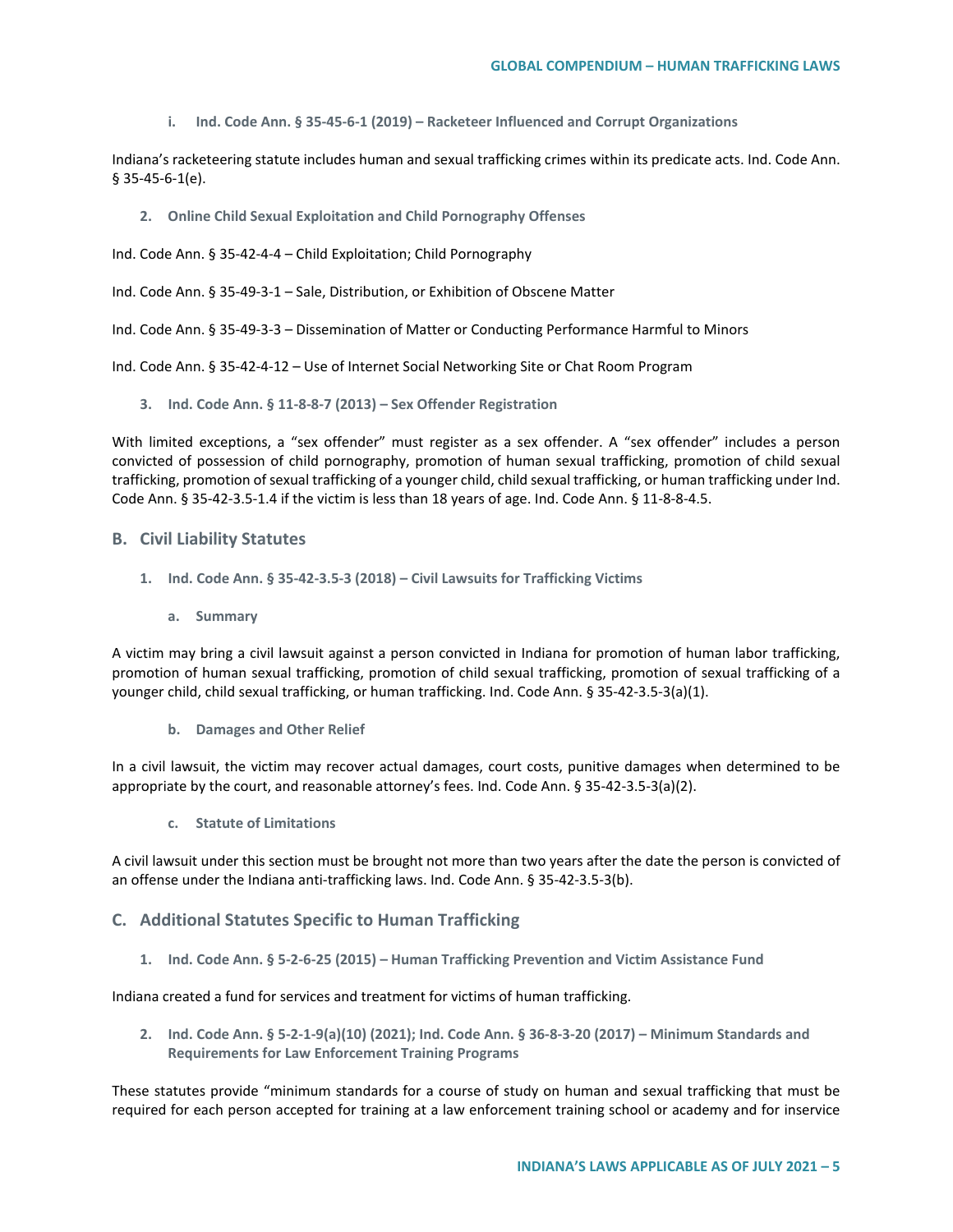training programs for law enforcement officers" and also provide that police reserve officers must receive training on human and sexual trafficking.

**3. Ind. Code Ann. § 5-22-15-24.2 (2001) – Government Contracts and Forced Labor** 

If an offeror offers to furnish supplies made in a country other than the United States, a governmental body may not award a purchase contract to the offeror for those supplies if the supplies were made using forced labor.

**4. Ind. Code Ann. § 7.1-3-23-20.5 (2017) – Retail Permit Holders that Provide Adult Entertainment**

A holder of a retailer's permit that provides adult entertainment must require all performers and other employees to sign a document that acknowledges their awareness of the problem of human trafficking and must display human trafficking awareness posters on its premises.

**5. Ind. Code Ann. § 20-19-3-11.7 (2018) – Resources or Best Practices Regarding Identification and Reporting of Human Trafficking** 

The Indiana Department of Education must maintain a link on its website that provides parents and school officials with resources or best practices regarding the identification and reporting of human trafficking.

**6. Ind. Code Ann. § 20-28-3-7 (2020) – Inservice Training for School Employees Regarding Identification and Reporting of Human Trafficking**

"Each school corporation and accredited nonpublic school shall require all school employees likely to have direct, ongoing contact with children within the scope of the employee's employment to attend or participate in inservice training pertaining to the identification and reporting of human trafficking. The training shall be conducted in a manner prescribed by the state board…."

**7. Ind. Code Ann. § 22-2-5-2 (2015) – Failure to Pay Wages; Damages; Lawsuits for Recovery**

Employers who fail to pay wages owed may be held liable in a civil lawsuit for the amount of unpaid wages. An employee who successfully recovers wages owed is entitled to reasonable attorney's fees and costs. If the employer did not act in good faith in failing to pay wages, the employee may also recover an amount equal to two times the amount of wages due to the employee.

More information is available at: [https://www.in.gov/dol/wagehour.htm.](https://www.in.gov/dol/wagehour.htm)

**8. Ind. Code Ann. § 25-1-9-4.5 (2018) – Duties of Health Care Practitioners to Patients Suspected to be Human Trafficking Victims**

Indiana imposes a duty on health care practitioners to provide patients with information concerning available services and resources if a practitioner is presented with evidence that would cause the practitioner to believe the patient is a victim of human trafficking. Failure to do so may subject the practitioner to disciplinary sanctions.

**9. Ind. Code Ann. § 31-37-22-11 (2020) –Trafficked Child**

Persons who, as minors, were victims of human trafficking may move to vacate an adjudication (court finding) that they were delinquent if they prove by a preponderance of the evidence that:

- (1) the child was a trafficked child at the time the child performed the delinquent act that resulted in the adjudication;
- (2) the delinquent act did not result in bodily injury to another person; and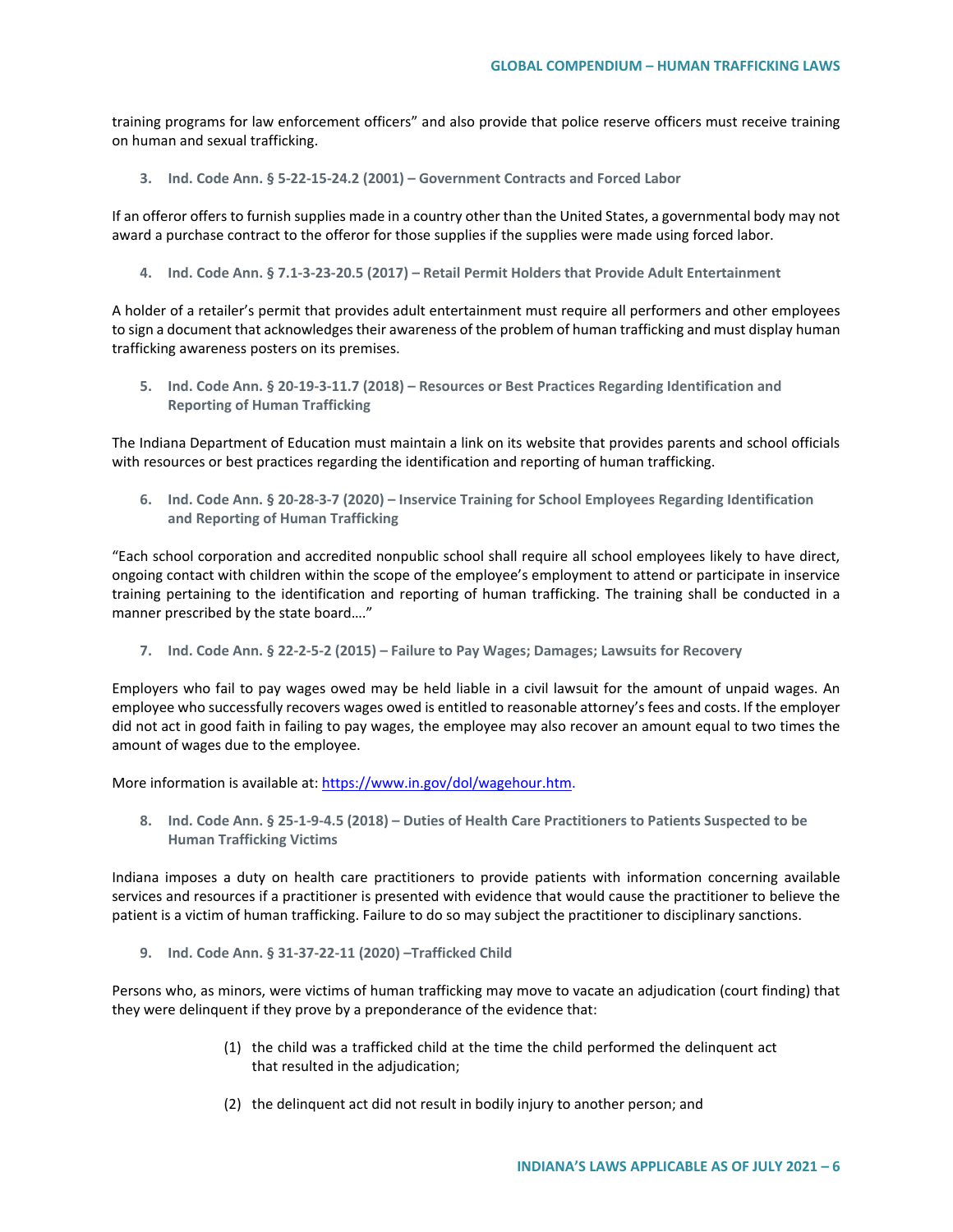- (3) at the time the child committed the delinquent act, the child was:
	- (A) coerced by; or
	- (B) under the control of;another person.

Ind. Code Ann. § 31-37-22-11(b). "As used in this section, 'trafficked child' means a child who was the victim of human trafficking ([Ind. Code Ann. §] 35-42-3.5), regardless of whether the person who committed the human trafficking offense was charged, tried, or convicted. The term includes a person who is now an adult." Ind. Code Ann. § 31-37-22-11(a).

**10. Ind. Code Ann. § 35-38-10-2 (2017) – Vacatur for Victims of Human Trafficking**

Persons who committed an offense that did not result in bodily injury to another are entitled to have their convictions vacated if they prove by a preponderance of the evidence that they were a trafficked person and were coerced or under the control of another at the time the offense was committed.

**11. Ind. Code Ann. § 35-42-3.5-4 (2018) – Treatment of Alleged Victims**

An alleged trafficking victim may not be detained in a facility that is inappropriate to the victim's status as a crime victim, nor be jailed, fined, or otherwise penalized due to having been the victim of the offense. A victim will be provided protection if the victim's safety is at risk or if there is danger of additional harm by recapture of the victim by the person who allegedly committed the offense. Ind. Code Ann. § 35-42-3.5-4(a).

If a law enforcement agency detains an alleged trafficking victim who is less than 18 years of age, the law enforcement agency shall immediately notify the Department of Child Services that the alleged victim has been detained and may be a victim of child abuse or neglect. Ind. Code Ann. § 35-42-3.5-4 (c).

**12. Office of the Indiana Attorney General – Address Confidentiality Program for Trafficking Victims** 

The Office of the Indiana Attorney General provides an Address Confidentiality Program (**ACP**) for human trafficking victims. The ACP is a free program that allows human trafficking victims to maintain a confidential address through a substitute address. More information is available at: [https://www.in.gov/attorneygeneral/victim-services/address-confidentiality-program/.](https://www.in.gov/attorneygeneral/victim-services/address-confidentiality-program/)

#### **D. Significant Cases**

**1.** *Singh v. State***, 40 N.E.3d 981 (Ind. Ct. App. 2015)** 

The defendant abused his wife and attempted to force her to engage in prostitution. The appellate court affirmed the defendant's conviction for attempted promotion of human trafficking, finding sufficient evidence that the defendant harbored the victim to force her into prostitution or sexual conduct.

# **E. Academic Research/Papers**

Katherine M. Forbes, Note, *Highways and Byways: Following Connecticut's Path in Creating Holistic Domestic Sex Trafficking Laws in Indiana*, 51 IND. L. REV. 499 (2018).

May Li, Note, *Did Indiana Deliver in Its Fight Against Human Trafficking? A Comparative Analysis Between Indiana's Human Trafficking Laws and the International Legal Framework*, 23 IND. INT'L & COMP. L. REV. 277 (2013).

Note, *Remedying the Injustices of Human Trafficking Through Tort Law*, 119 HARV. L. REV. 2575 (2006).